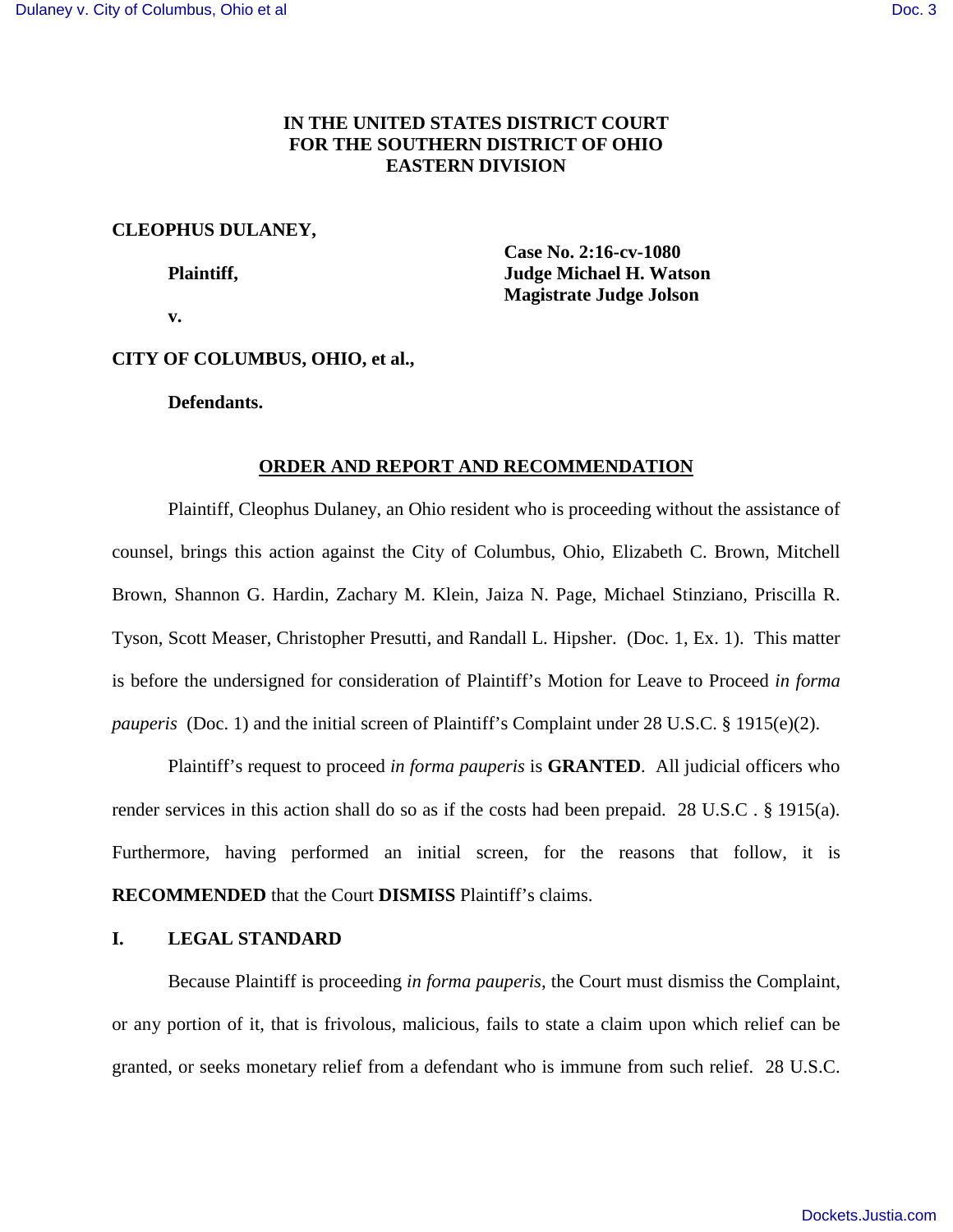$§$  1915(e)(2). Rule  $§$ (a)(2) of the Federal Rules of Civil Procedure requires a complaint to set forth "a short and plain statement of the claim showing that the pleader is entitled to relief." In reviewing the Complaint, the Court must construe it in favor of Plaintiff, accept all well-pleaded factual allegations as true, and evaluate whether it contains "enough facts to state a claim to relief that is plausible on its face." *Bell Atl. Corp. v. Twombly*, 550 U.S. 544, 570 (2007). "A claim has facial plausibility when the plaintiff pleads factual content that allows the court to draw the reasonable inference that the defendant is liable for the misconduct alleged." *Ashcroft v. Iqbal*, 556 U.S. 662, 678 (2009) (citing *Twombly*, 550 U.S. at 556). On the other hand, a complaint that consists of "labels and conclusions" or "a formulaic recitation of the elements of a cause of action" is insufficient. *Id*. (quoting *Twombly*, 550 U.S. at 555). Although *pro se* complaints are to be construed liberally, *Haines v. Kerner*, 404 U.S. 519, 520 (1972), "basic pleading essentials" are still required. *Wells v. Brown*, 891 F.2d 591, 594 (6th Cir. 1989).

#### **II. DISCUSSION**

In Plaintiff's brief Complaint, he alleges that the City of Columbus enforces its City Code unequally, causing a deprivation of his rights. (Doc. 1-1, PAGEID #: 8). In order to plead a cause of action under 42 U.S.C. § 1983, a plaintiff must plead two elements: "(1) a deprivation of a right secured by the Constitution or law of the United States (2) caused by a person acting under color of state law." *Hunt v. Sycamore Cmty. Sch. Dist. Bd. of Educ.*, 542 F.3d 529, 534 (6th Cir. 2008) (citation omitted). Stated simply, Plaintiff's Complaint does not contain "enough facts to state a claim to relief that is plausible on its face." *Twombly*, 550 U.S. at 570. That is, the Complaint is devoid of any factual content that would allow the Court to draw the reasonable inference that Defendants are liable for the alleged violation of Plaintiff's rights. *Iqbal*, 556 U.S. at 678. Because the Complaint that consists of labels and conclusions, it is insufficient.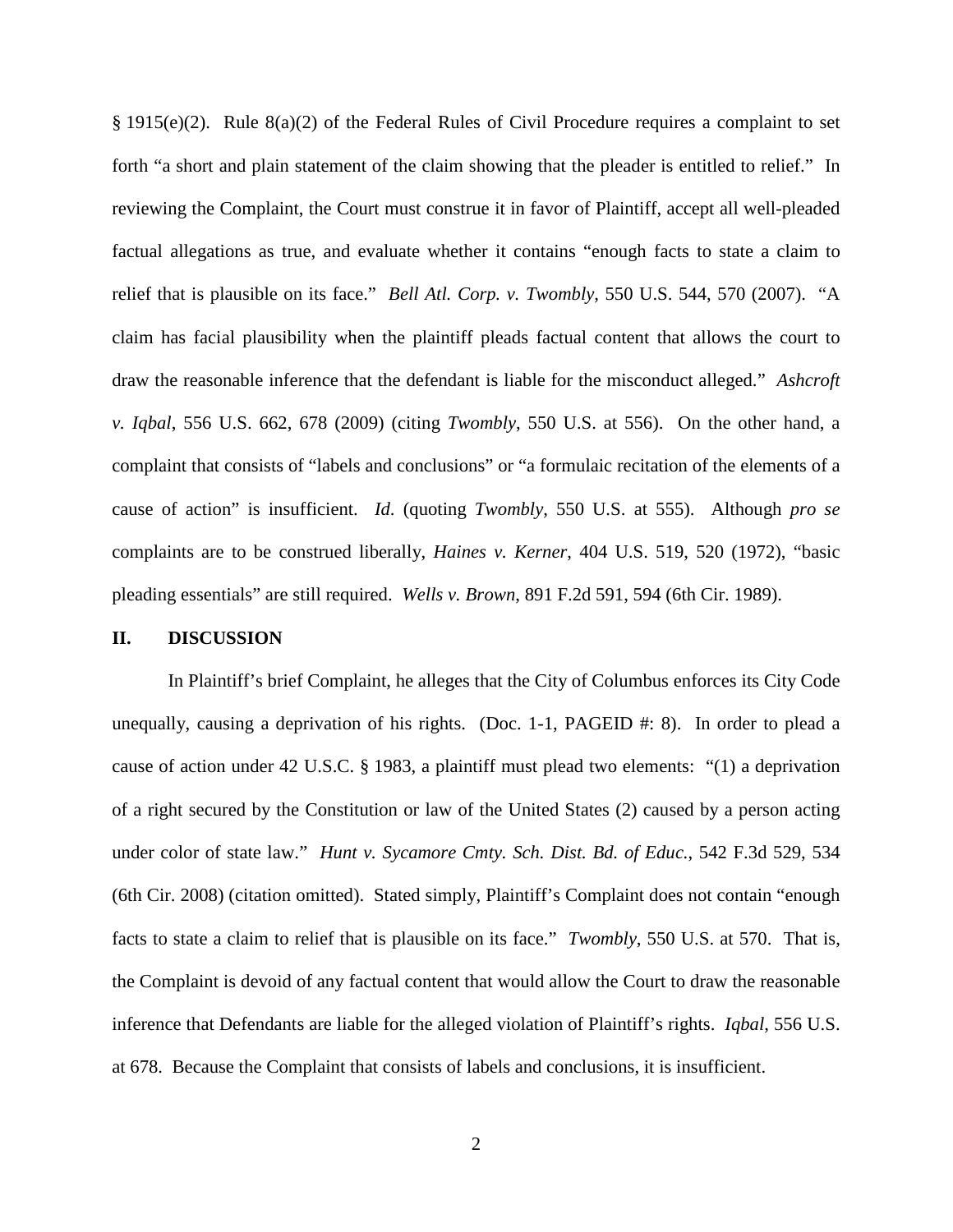Further, Plaintiff's claim against the City of Columbus, Ohio, a municipality, is viable only under certain circumstances, none of which are alleged in the Complaint. *See, e.g.*, *Martin v. City of Broadview Heights*, No. 1:08-cv-2165, 2011 WL 3648103, at \*8 (N.D. Ohio Aug. 18, 2011) ("To establish municipal liability, a plaintiff must meet one of several narrow theories that demonstrate the municipality's direct conduct in the deprivation of federal rights."). As to the individual Defendants, many appear to be officers or employees of the City of Columbus, who may enjoy immunity from Plaintiff's claims. *See, e.g.*, *Kohler v. City of Wapakoneta*, 381 F. Supp. 2d 692, 699–700 (N.D. Ohio 2005). And even if they aren't immune, Plaintiff must allege that each individual Defendant had "personal involvement" in the deprivation of his rights. *Grinter v. Knight*, 532 F.3d 567, 575 (6th Cir. 2008) (citation omitted). Again, Plaintiff's Complaint fails to meet that standard. For these reasons, the Court will recommend dismissal of the Complaint.

#### **III. CONCLUSION**

Based upon the foregoing, Plaintiff's request to proceed *in forma pauperis* is **GRANTED.** However, having performed an initial screen, for the reasons set forth above, it is **RECOMMENDED** that the Court **DISMISS** Plaintiff's Complaint.

#### **Procedure on Objections to Report and Recommendation**

If any party objects to this Report and Recommendation, that party may, within fourteen (14) days of the date of this Report, file and serve on all parties written objections to those specific proposed findings or recommendations to which objection is made, together with supporting authority for the objection(s). A Judge of this Court shall make a *de novo* determination of those portions of the Report or specified proposed findings or recommendations to which objection is made. Upon proper objections, a Judge of this Court may accept, reject, or